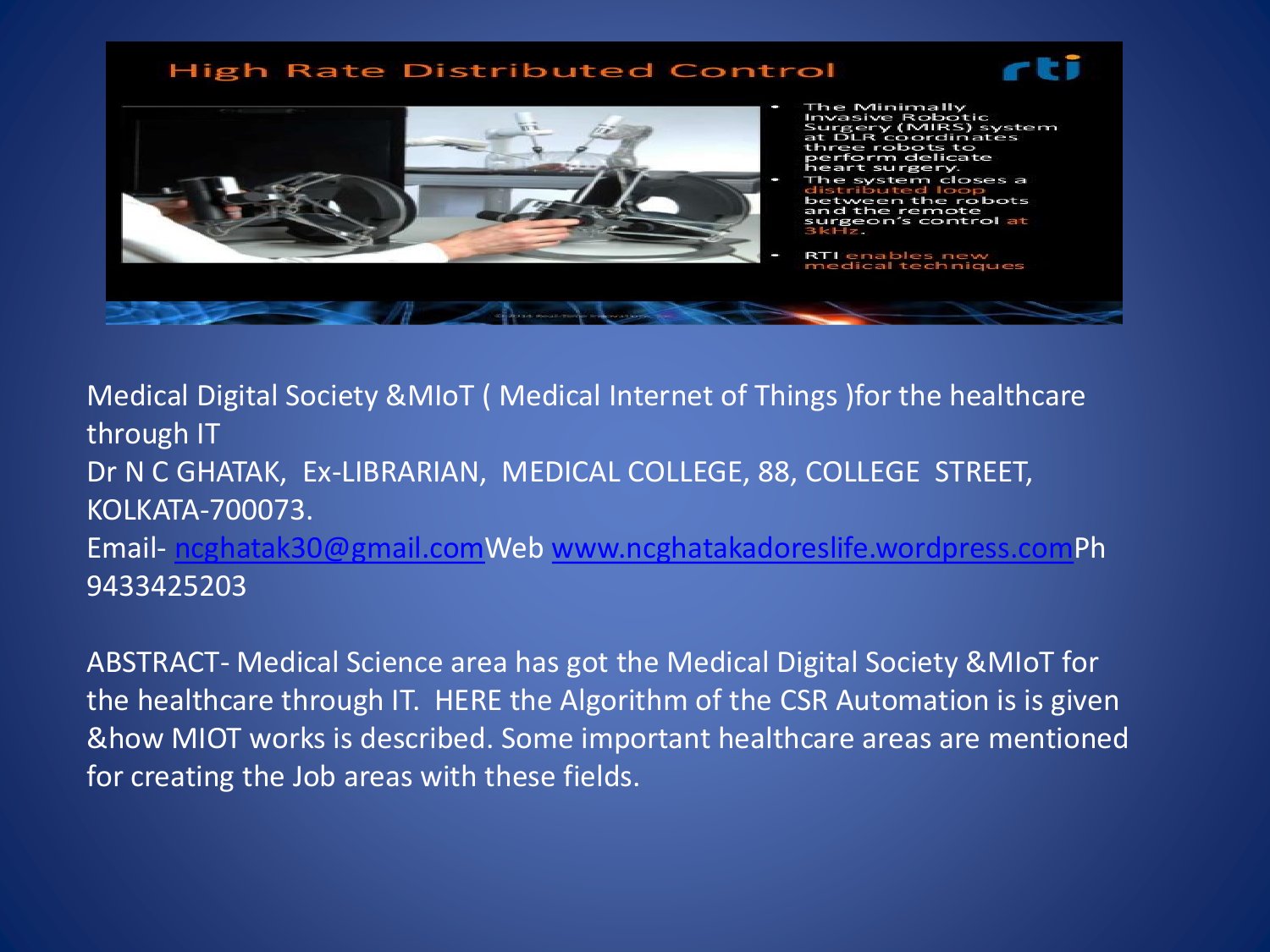

#### INTRODUCTION

IOT- CPS(Cyber Physical System), SNSS(Smart Net centric System &Societies) are called IOT(Internet Of Things).

These devices always sensing , monitoring, interpreting & controlling all the working environments. It is the unified power of IOT We have seen the IOT &Industry 4.0 Revolutions. HERE we can say the role of Cloud & Big Data Technology in Health-care Information Technology. Automation in every aspect of Medical & Pharmaceutical sciences. We can say CSR( Clinical Study Report) . Let us see how CSR is performed. CSR( Clinical Study Report)Automation Solution.

《See Here is the description of the Medical Writer's Algorithm Chart. 》 Trial Protocol Document= Configuration》Tense Conversion 》Mapping as it is.》》 Table Summarisation 》Redaction.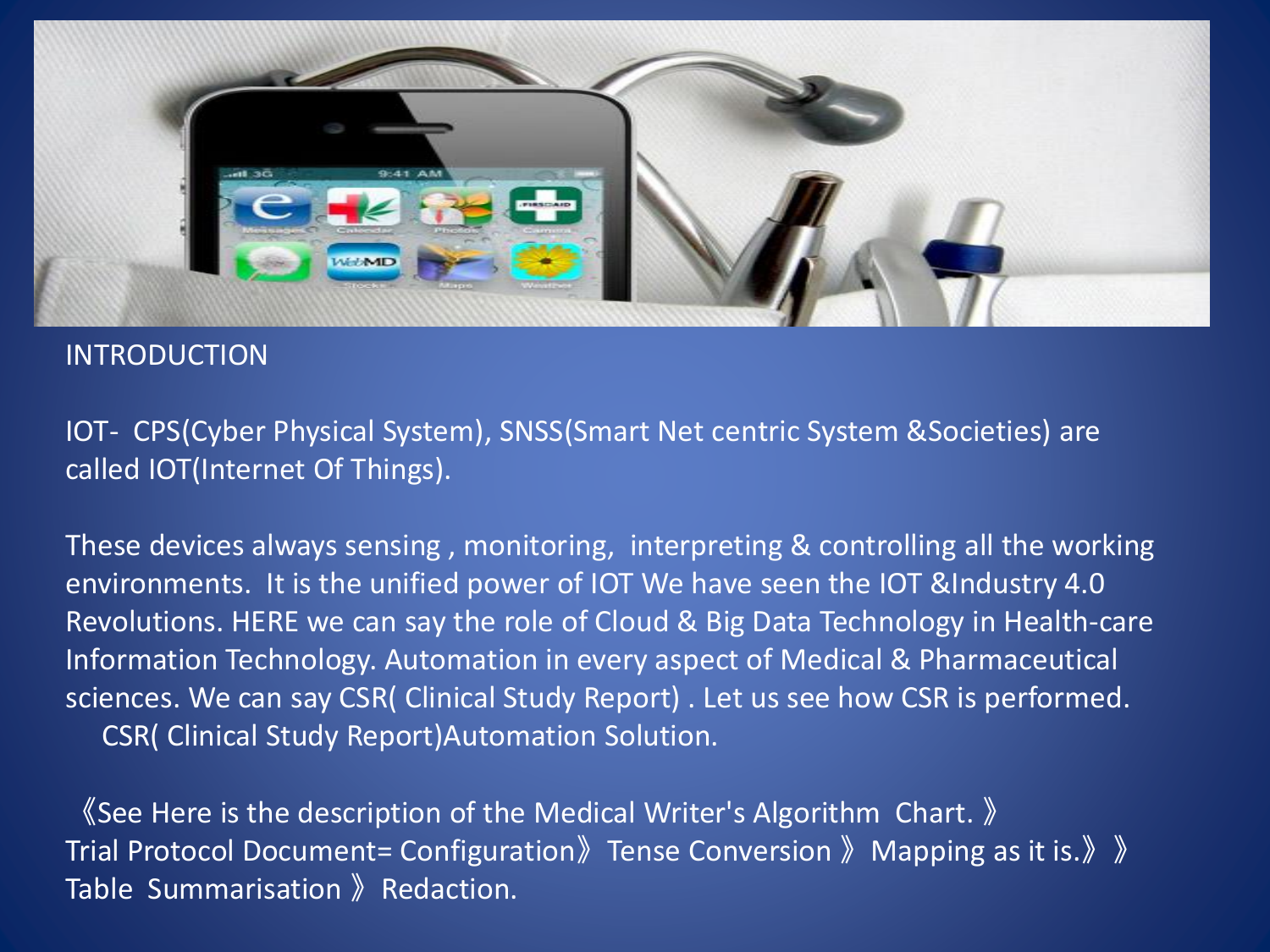

Statistical Analysis Plan = Training Model .

CONFIGURATIONS》It allows maintaining rules for mapping &Tense conversion. TENSECONVERSION》Enables the source documents in the respective section of CSR.

MAPPING AS IT IS 》Copying DATA from source documents to specific subjects in in CSR & reconfigured in files.

TABLE SUMMARISATION 》 It enables DATA in Tables, Figures & List for specific CSR used for cognitive computing solutions & provide Feedback for the Training. REDACTION 》It enables Identifications for REDACTION in CSR. DATA available are used for cognitive computing solutions for the Patients &Clinical reporting DATA for further automatic REDACTION.

STATISTICAL ANALYSIS PLANS 》According to the STATISTICAL analysis plan Training Models are prepared.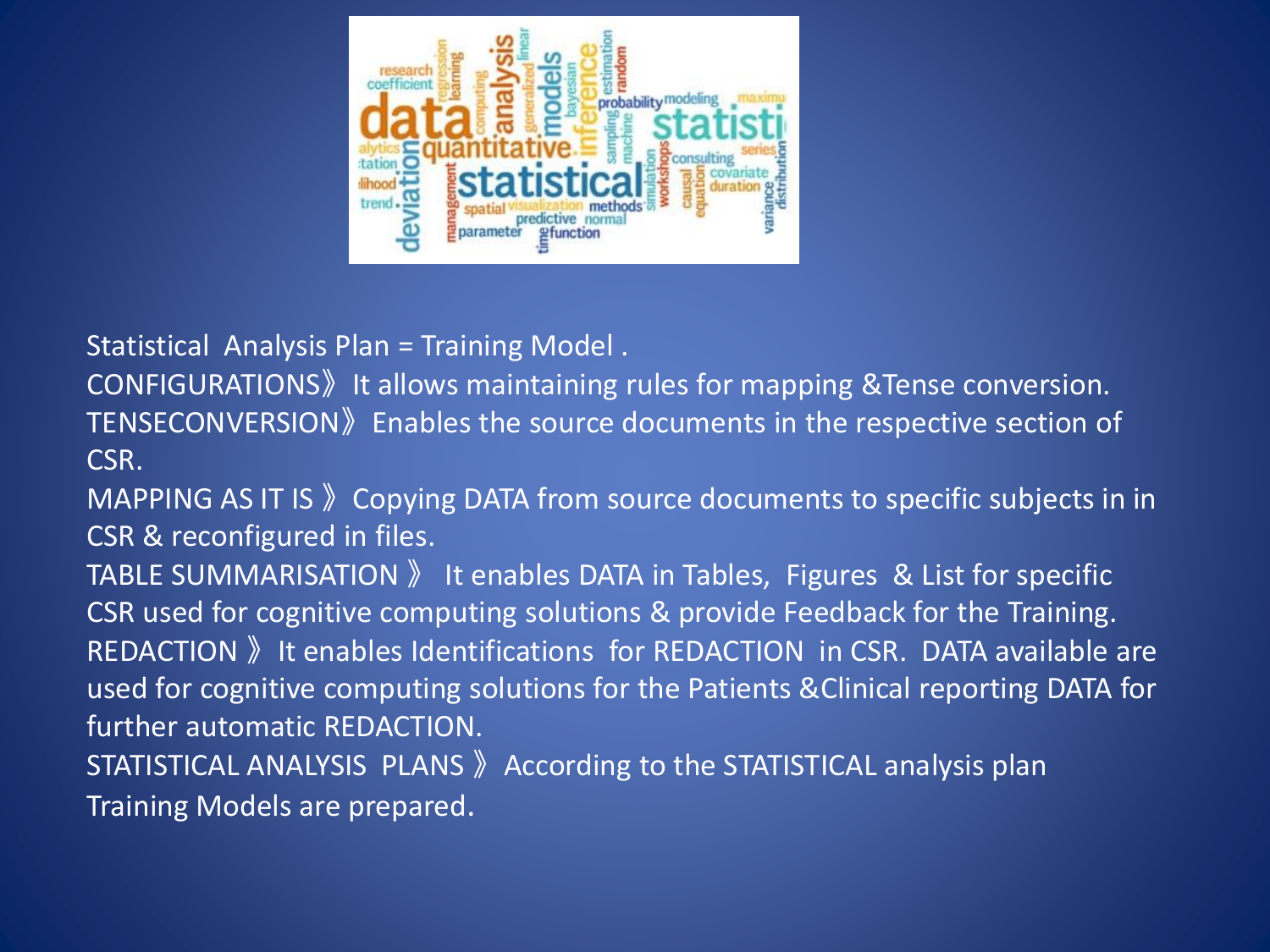

### MIoT for the healthcare through IT

Medical Internet of Things doing Medical services ,administrations, using IoT for the healthcare through IT . It requires the IT based IOT enabled infrastructure , with right stuff , with a very efficient capacity to translate & disseminate for the wellbeing, Medical therapeutics, & other clinical, non clinical information &service's to the Doctors, Nurses, Pharmacists,& other non medical staffs.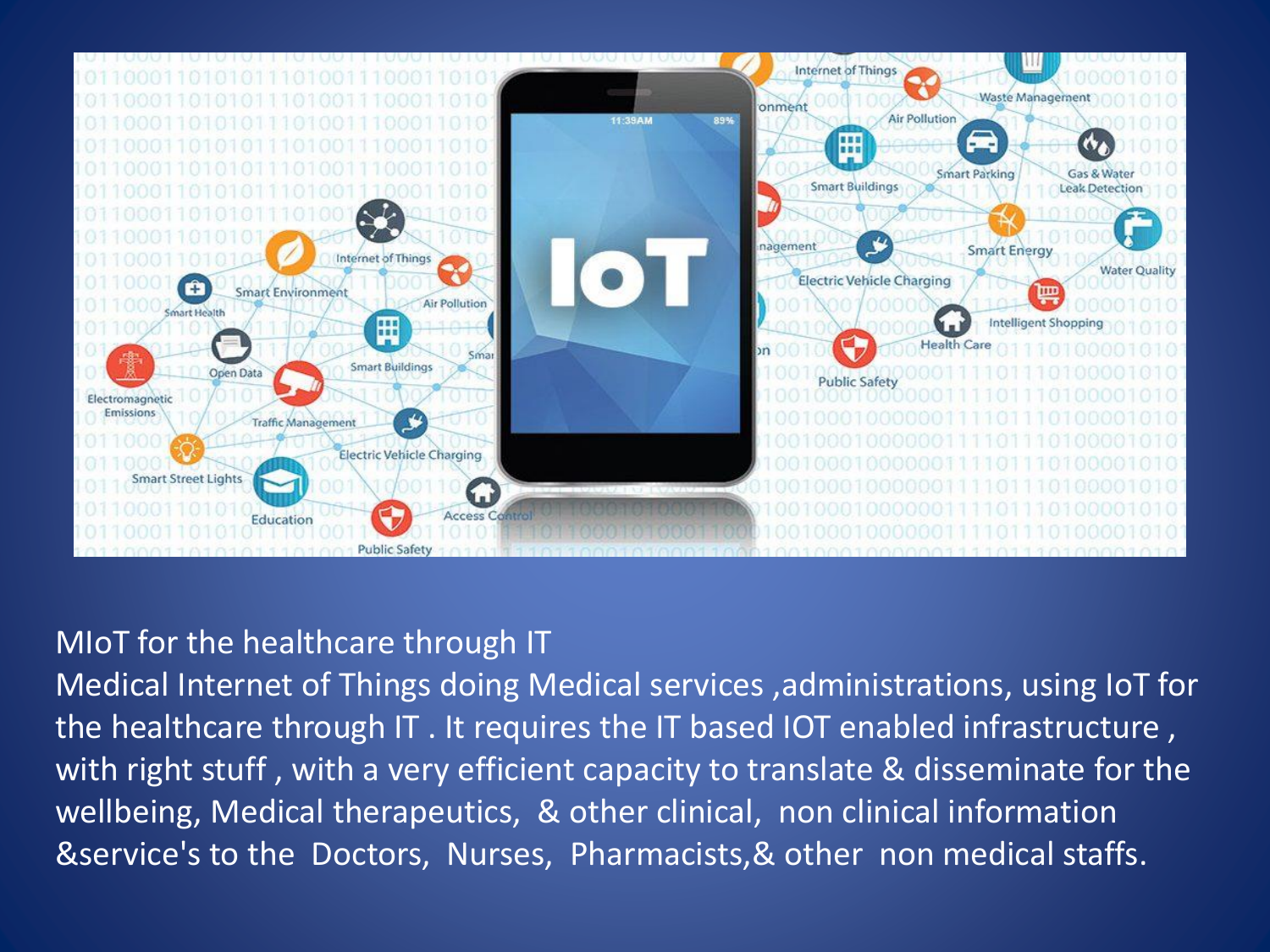It helps the Researcher for Mathematical, Statistical & computational models for better understanding the Medical & Administrative systems. It initiates the Medical technologists , Engineers to synergies the efforts to produce low cost , high performance, highly efficient & deployable MIoT systems. My aim of this article for fruitful health-care through dynamic healthcare monitoring system.

MIoT gives the solutions of Participatory Medicine, Personalised Medicine, Predictive & Preventive medicine using MIoTIt uses Dataciviliser to include various information sources update, investigate these very quickly & come to the very clear decision by Redaction . It helps in organising administrative frameworks for better & decisions. Health-care Medical systems are rich Wellsprings of DATA which are goodly utilised for the definite MEDICAL purposes.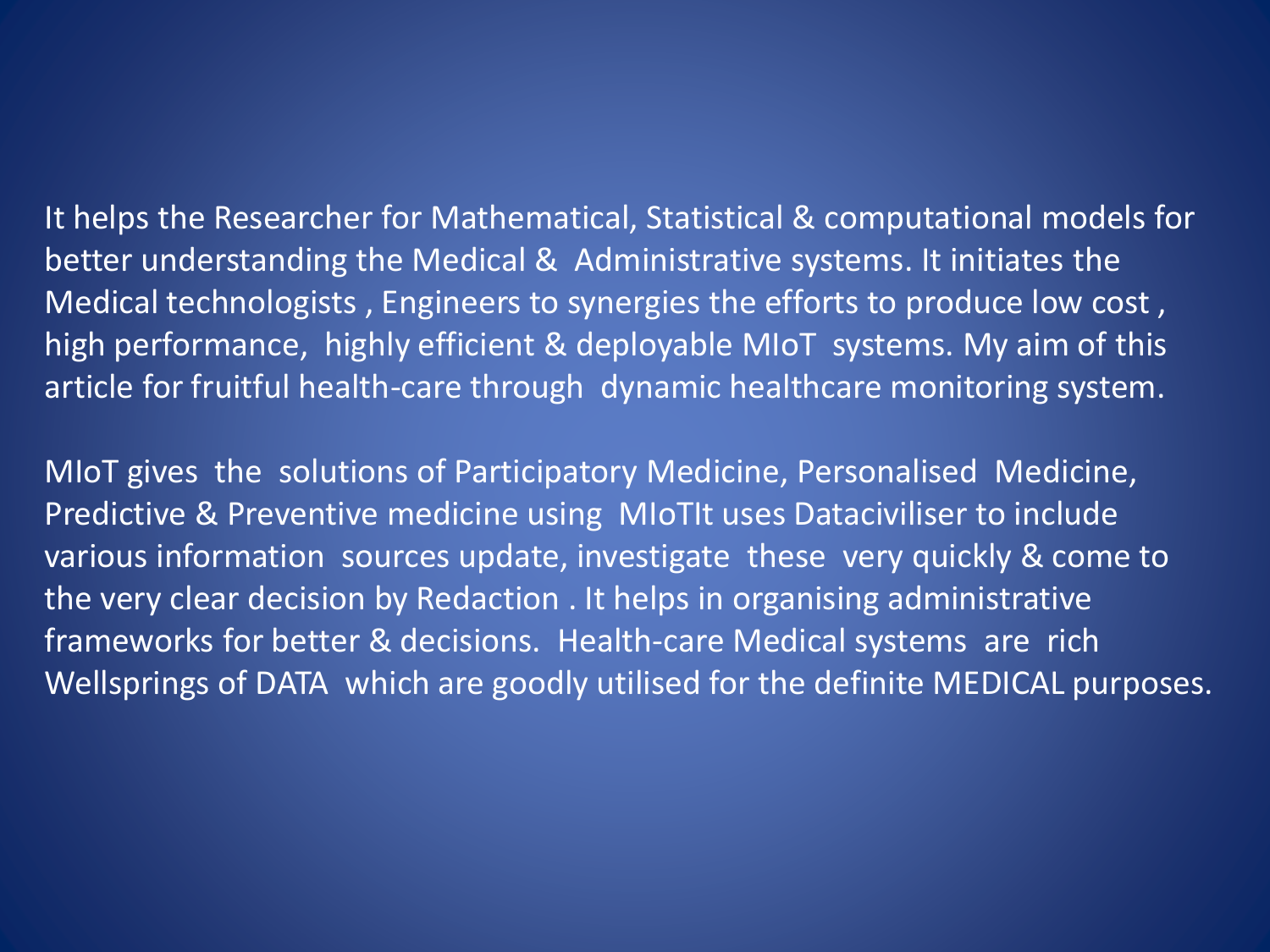## HEALTHCARE SECTORS FOR CREATING JOBS:-----

Health-care is the very important for creating the Job areas with some work to be done in this areas. It also covers the HEALTHCARE of the Animals too, through effective use of IT. One who wants to be passionate about the Medical Writer's for the healthcare through IT for the Wellbeing of the people he/she can do something & create contents on the following areas to earning , but one must be well versed in the Medical Writer's fields and creating informative continents. The following are the Medical Writer's fields to sell the Healthcare information.

### ■ Disease and it's Therapy

- Honest Reviews of Doctors.
- Who's Who of Doctors profiles on various MEDICAL specialists.
- EMAIL Ids & Phone numbers of the Doctors.
- Community-based Patients to help each other.
- Create Non communicable diseases blogs.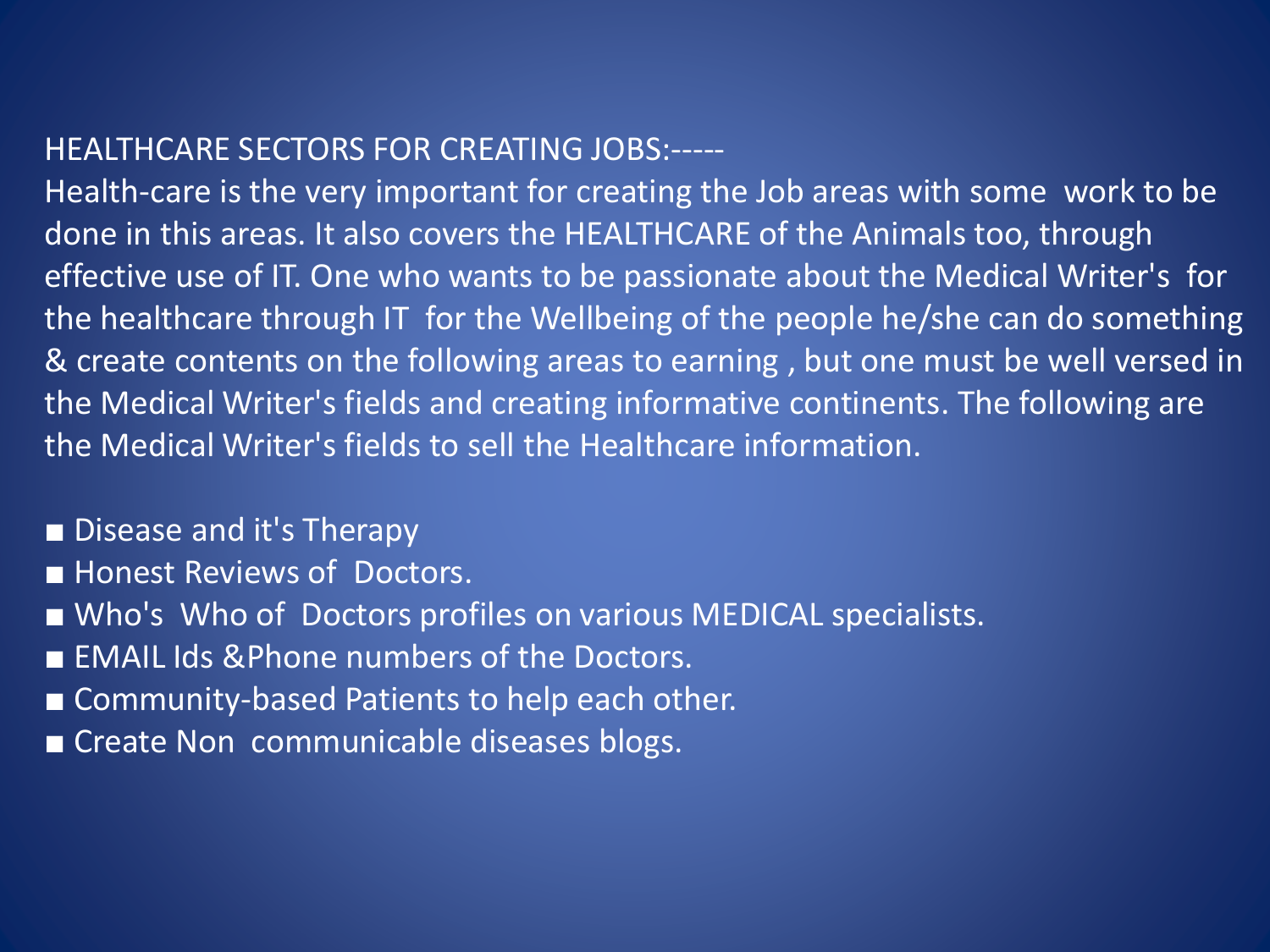■ Non communicable diseases blogs.

■ Mothers Health-care blogs.

■ Childcare blogs.

■ Child Health-care blogs.

■ Pregnancy care Health blogs.

CONCLUSION: MEDICAL Digital Society in modern age are mostly depending on the MIoT, but there must be human touch in it & it is very important. One must depending only on web based information &Technology can not manage the Medical problems. It must be well managed with the human touch of a Doctor with the correlations of clinical parameter of the patient. I do hope that Technology will advance more & more but Human touch is forever.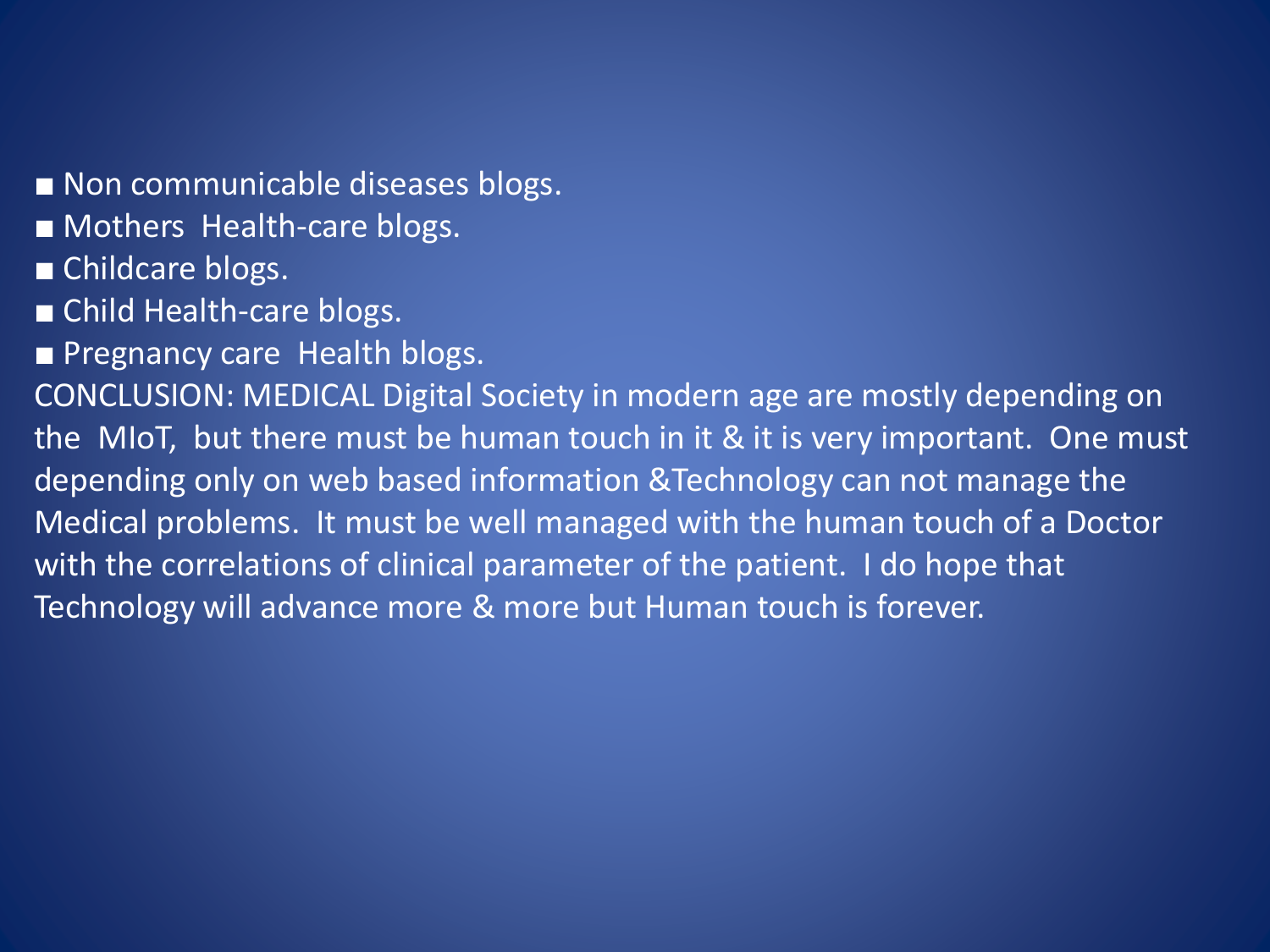#### REFERENCES: --

Jump up – Powell , Guy R, Return on Marketing Investment Demand more from your Marketing g Sales Investments (2003) RPI Press. ISBN 0 9718598 1 7 . Marchionda, Michael- " Technologies for measuring Return On Marketing Investment (ROMI). Marketing automation nation. Ryerson University.

Abimbola, S. (2011) " Health systems in an interconnected world: A view from Nigeria.". Medic Review, 13(3), 43-45.

Blake, H.(2008). " Mobile phone technology in chronic disease management." Nursing Standard, 23(12), 43-46.

Chan, C. V.,& Kaufman, D. R .(2010). " A technology selection framework for supporting delivery of patient- oriented health interventions in developing countries" Journal of Biomedical Informatics, 43(2), 300-306.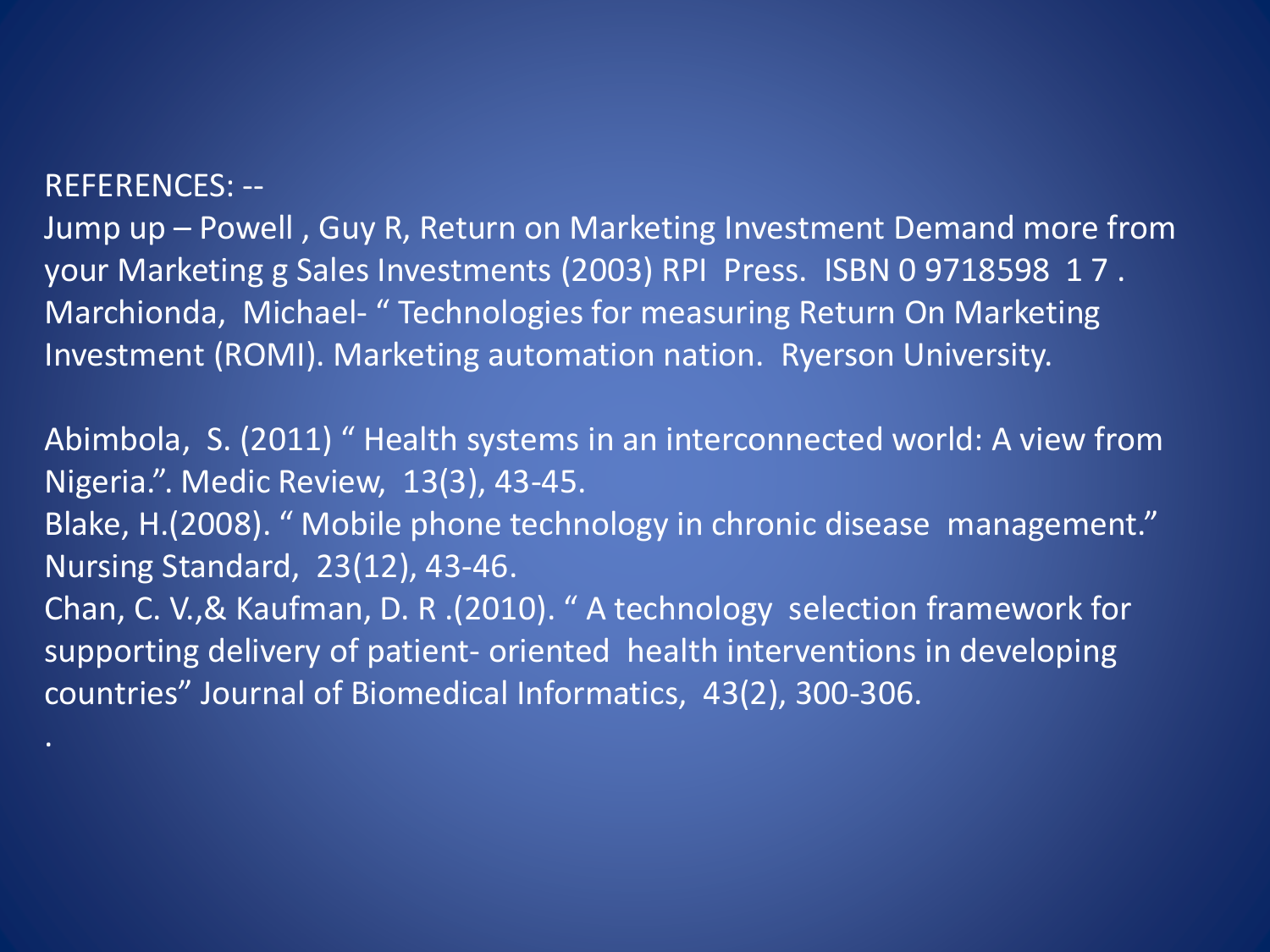Chin, A., Lewin, M. O., Ang, J., Lin, H.,&Santoso, F. (2008). " Midwives & mobiles: Using ICTs to improve healthcare in Aceh Besar, Indonesia. " Asian Journal of Communication , 18(4), 348-364.

Treatman, D., &Lesh, N. (2012). " Strengthening community health systems with localised multimedia ", pp.7-12.

Mohanty Rajesh , RanaSarosh, D. Kolay&Saroj, K. Hospital Information System in Medicare. An Experience at Tata main hospital. Jamshedpur.

Premkumar, Balaraman, Kosairam. E- Hospital Management & Hospital Information Systems: Changing trends.

http:// [www.binaryspectrum.com/](http://www.binaryspectrum.com/) healthcare/ hospital\_ management\_ information system.html. Accessed on 18.12.2017. http:// www. acgil.com/ products/ hospital\_ management\_ system.html ( Accessed on 18.12.2017. n c ghatak 18th December,2017.